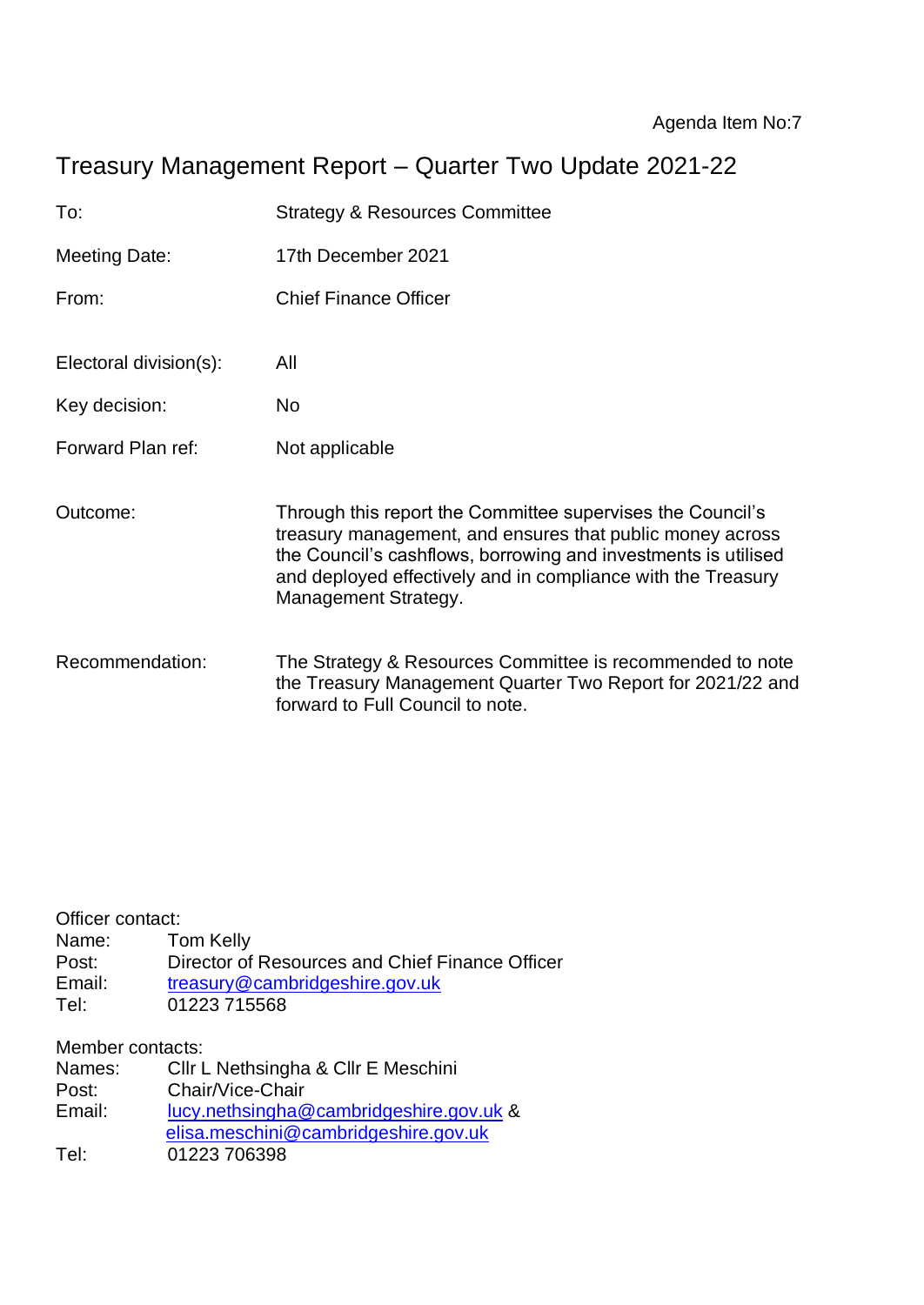## 1. Background

1.1 The Chartered Institute of Public Finance and Accountancy (CIPFA) Code of Practice for Treasury Management recommends that Members be updated on treasury management activities regularly (annual, mid-year or quarterly reports). This report, therefore, ensures this Council is implementing best practice in accordance with the Code.

## 2. Economic Update

- 2.1 A current economic commentary is in Appendix 1, provided by Link Asset Services, the Council's treasury management advisers. Some of the key points to note are set out below.
- 2.2 The Monetary Policy Committee (MPC) voted unanimously in September to leave the Bank Rate unchanged at 0.10% and made no changes to its programme of quantitative easing purchases due to finish by the end of this year at a total of £895bn; however, two MPC members voted to stop the last £35bn of purchases as they were concerned that this would add to inflationary pressures.
- 2.3 Financial markets are now pricing in a first increase in Bank Rate from 0.10% to 0.25% in February 2022, however this looks ambitious as the MPC has stated that it wants to see what happens to the economy, and particularly to employment now the furlough scheme has ended. At the MPC's meeting in February 2022 it will only have available the employment figures for November 2021; to get a clearer picture of employment trends, it will need to wait until the May 2022 meeting when data up until February 2022 will be available. At its May 2022 meeting, it will also have a clearer understanding of the likely peak of inflation.
- 2.4 CPI: Inflation is expected to remain above the 2% target for longer. The MPC was prepared to accept a temporary spike in inflation caused by sharp increases in monthly inflation figures in late 2021, largely propelled by events a year ago e.g., the cut in VAT in August 2020 for the hospitality industry, and by temporary shortages which will eventually work their way out of the system. However, it did flag there is a potential danger that labour shortages could push up wage growth by more than it expects; if this occurs, Consumer Price Inflation (CPI) inflation will stay above the 2%.

## 3. Interest Rate Forecast

- 3.1 The latest forecast for UK Bank Rate along with Public Works Loan Board (PWLB) borrowing rates (certainty rate) from the Council's treasury advisors is set out in Table 1.
- 3.2 Comparing the forecasts from May to September shows that some PWLB rates have increased marginally. There are also now three increases in the Bank Rate expected over the period to March 24, up to 0.75%, instead of only one increase to 0.25%. However, many PWLB rates were significantly lower than forecast during the earlier part of quarter 2.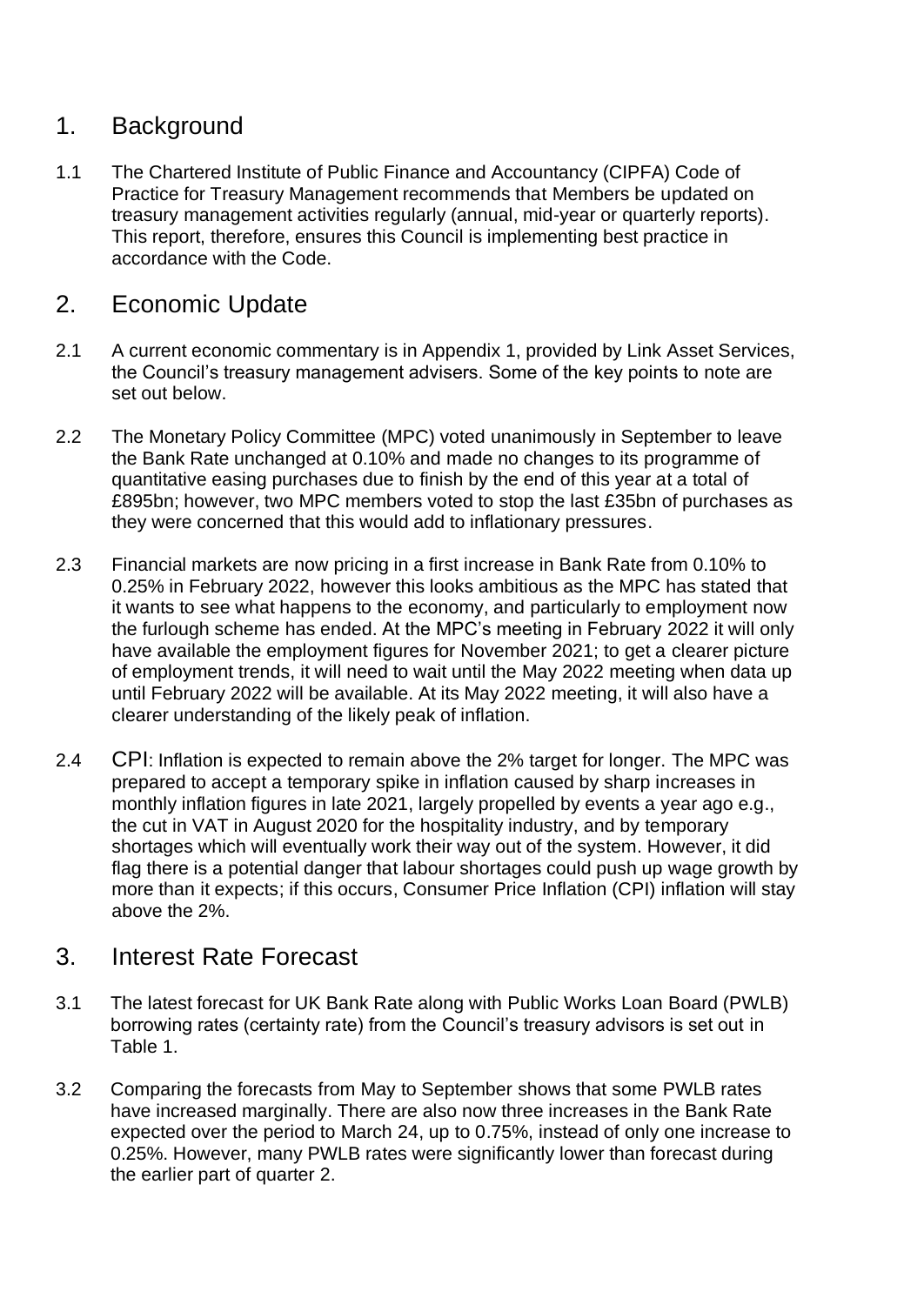| <b>Link Group Interest Rate View</b> |               | 29.9.21       |               |        |        |               |          |          |               |               |
|--------------------------------------|---------------|---------------|---------------|--------|--------|---------------|----------|----------|---------------|---------------|
|                                      | <b>Dec-21</b> | <b>Mar-22</b> | <b>Jun-22</b> | Sep-22 | Dec-22 | <b>Mar-23</b> | $Jun-23$ | $Sep-23$ | <b>Dec-23</b> | <b>Mar-24</b> |
| <b>BANK RATE</b>                     | 0.10          | 0.10          | 0.25          | 0.25   | 0.25   | 0.25          | 0.50     | 0.50     | 0.50          | 0.75          |
| 3 month ave earnings                 | 0.10          | 0.10          | 0.20          | 0.20   | 0.30   | 0.40          | 0.50     | 0.50     | 0.60          | 0.70          |
| 6 month ave earnings                 | 0.20          | 0.20          | 0.30          | 0.30   | 0.40   | 0.50          | 0.60     | 0.60     | 0.70          | 0.80          |
| 12 month ave earnings                | 0.30          | 0.40          | 0.50          | 0.50   | 0.50   | 0.60          | 0.70     | 0.80     | 0.90          | 1.00          |
| 5 yr PWLB                            | 1.40          | 1.40          | 1.50          | 1.50   | 1.60   | 1.60          | 1.60     | 1.70     | 1.70          | 1.70          |
| 10 yr PWLB                           | 1.80          | 1.80          | 1.90          | 1.90   | 2.00   | 2.00          | 2.00     | 2.10     | 2.10          | 2.10          |
| 25 yr PWLB                           | 2.20          | 2.20          | 2.30          | 2.30   | 2.40   | 2.40          | 2.40     | 2.50     | 2.50          | 2.60          |
| 50 yr PWLB                           | 2.00          | 2.00          | 2.10          | 2.20   | 2.20   | 2.20          | 2.20     | 2.30     | 2.30          | 2.40          |

#### Table 1a: Interest Rate Forecast (%) September 2021

#### Table 2b: Interest Rate Forecast (%) May 2021

| Link Group Interest Rate View |        |               |               |               |        |               |        |               |          |               |        |
|-------------------------------|--------|---------------|---------------|---------------|--------|---------------|--------|---------------|----------|---------------|--------|
|                               | Sep-21 | <b>Dec-21</b> | <b>Mar-22</b> | <b>Jun-22</b> | Sep-22 | <b>Dec-22</b> | Mar-23 | <b>Jun-23</b> | $Sep-23$ | <b>Dec-23</b> | Mar-24 |
| <b>BANK RATE</b>              | 0.10   | 0.10          | 0.10          | 0.10          | 0.10   | 0.10          | 0.10   | 0.10          | 0.25     | 0.25          | 0.25   |
| 3 month ave earnings          | 0.10   | 0.10          | 0.10          | 0.10          | 0.10   | 0.10          | 0.10   | 0.10          | 0.30     | 0.30          | 0.30   |
| 6 month ave earnings          | 0.10   | 0.10          | 0.10          | 0.10          | 0.10   | 0.10          | 0.20   | 0.30          | 0.40     | 0.40          | 0.40   |
| 12 month ave earnings         | 0.20   | 0.20          | 0.20          | 0.20          | 0.20   | 0.30          | 0.30   | 0.40          | 0.50     | 0.50          | 0.50   |
| 5 yr PWLB                     | 1.20   | 1.30          | 1.30          | 1.30          | 1.40   | 1.40          | 1.40   | 1.40          | 1.50     | 1.50          | 1.50   |
| 10 yr PWLB                    | 1.70   | 1.70          | 1.80          | 1.80          | 1.90   | 1.90          | 1.90   | 2.00          | 2.00     | 2.00          | 2.00   |
| 25 yr PWLB                    | 2.20   | 2.30          | 2.40          | 2.40          | 2.40   | 2.50          | 2.50   | 2.50          | 2.50     | 2.50          | 2.60   |
| 50 yr PWLB                    | 2.00   | 2.10          | 2.20          | 2.20          | 2.20   | 2.30          | 2.30   | 2.30          | 2.30     | 2.30          | 2.40   |

## Forecasts for Bank Rate

- 3.3 The above forecast may need revising within a relatively short time frame for the following reasons:
	- There is increasing evidence that the economic recovery has slowed down during the summer and now into the autumn; this could lead into stagflation.
	- Some current key supply shortages could cause economic activity in some sectors to take a significant hit.
	- Rising gas and electricity prices in October and next April, increases in other prices caused by supply shortages and increases in taxation next April, are already going to deflate consumer spending power without the MPC having to take any action to cool inflation.
	- Consumers are sitting on around £200bn of excess savings left over from the pandemic which may start to be released into the economy.
	- 1.6 million people came off furlough at the end of September; if some of these people became unemployed, they will have been available to fill labour shortages in many sectors of the economy, helping to reduce supply shortages which have been driving up both wages and costs.
	- Further Covid-19 uncertainty heading into winter, on top of flu season, could depress economic activity.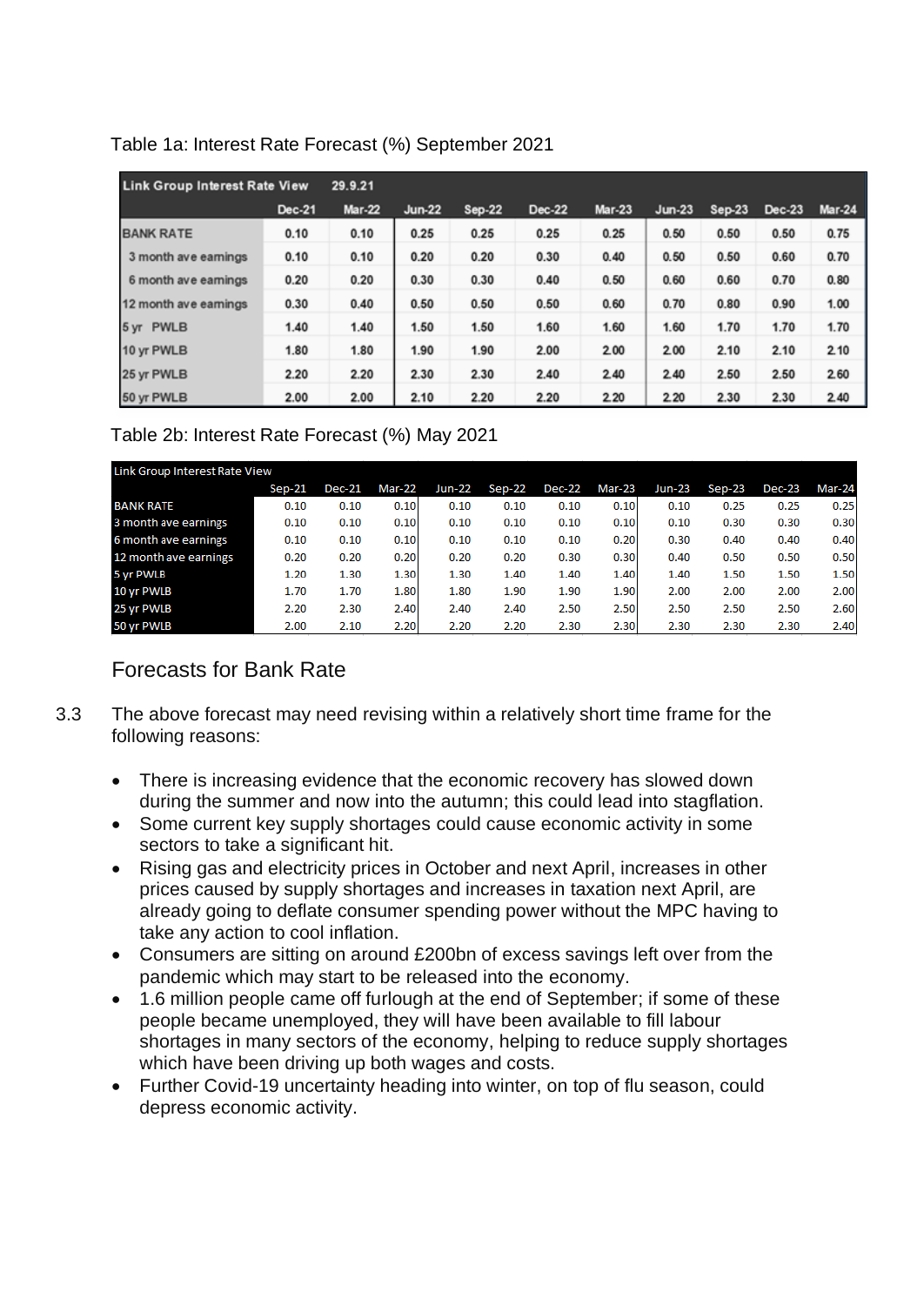#### Gilt yields / PWLB rates

- 3.4 Since the start of 2021, there has been a lot of volatility in gilt yields, and therefore PWLB rates. During September, gilt yields from 5 – 50 years rose steadily, increasing even further following the minutes of the September MPC meeting. Forecasts show a steady, but slow, rise in both Bank Rate and gilt yields during the forecast period to March 2024.
- 3.5 While monetary policy in the UK will have a major impact on gilt yields, there is also a need to consider the potential impact that rising treasury yields in America could have. As an average since 2011, there has been a 75% correlation between movements in US 10-year treasury yields and UK 10-year gilt yields. This is a significant upward risk exposure to forecasts for longer term PWLB rates. However, gilt yields and treasury yields do not always move in unison.
- 3.6 The Council continues to explore borrowing from the UK Municipal Bonds Agency as an alternative to the PWLB.

#### 4. Summary Portfolio Position

.

- 4.1. The level of net debt borrowing set in the Treasury Management Strategy Statement (TMSS) for 31st March 2022 was £805.0m. On 1st April 2021, the net debt was £714.1m, and the actual at 30th September 2021 was £631.1m (excluding all Third-party loans and Equity). This is a decrease in borrowing over the period, due to some loans maturing and not yet being refinanced. Cash flows at the beginning of the year are typically stronger than at the end of the year, as many grant receipts are received in advance of spend (and due to the current Covid-19 pandemic the Council is in receipt of further grants compared to before the pandemic).
- 4.2 The 2021/22 net borrowing position is expected rise more substantially towards the end of the financial year as capital projects are progressed to completion and financed. However, forecast in-year underspends on the capital programme mean that is likely that the Council's level of net debt borrowing will not reach £805.0m by the end of the year.
- 4.3 Further analysis on borrowing and investment is set out in the next two sections. A snapshot of the Council's debt and investment position is shown in Table 2 overleaf.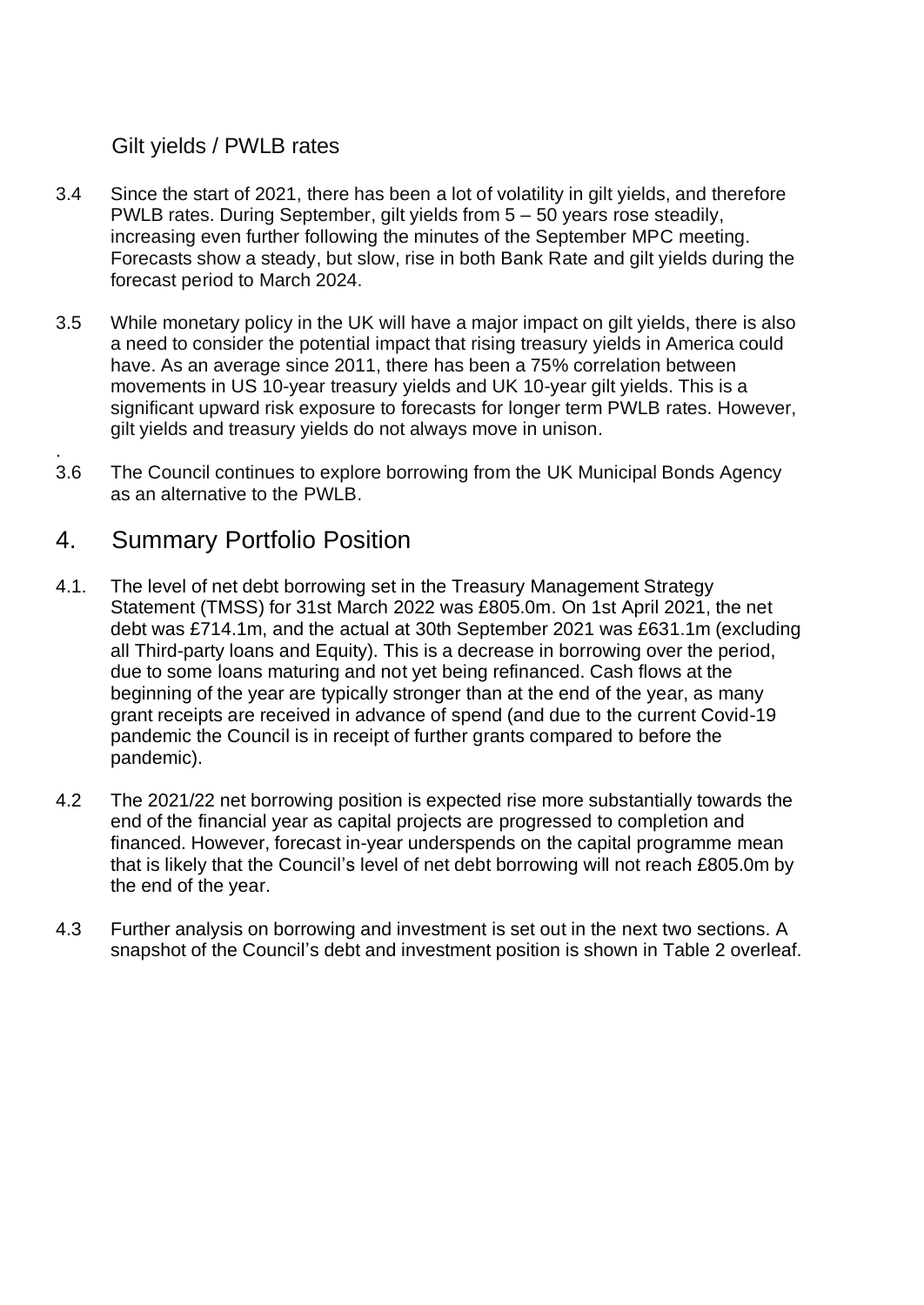|  |  |  | Table 2: Net Borrowing quarter 2 2021/22 |
|--|--|--|------------------------------------------|
|  |  |  |                                          |

| ັ່                               | Actual as at<br>1 April 2021<br>£m | Actual as at 30<br>Sept 2021<br>£m | In-months<br>change<br>£m |
|----------------------------------|------------------------------------|------------------------------------|---------------------------|
| <b>Borrowings</b>                |                                    |                                    |                           |
| Long term Borrowing (>12mth)     | 685.7                              | 704.5                              | 18.8                      |
| Short term Borrowing (<12mth)    | 127.0                              | 62.0                               | $-65.0$                   |
| <b>Total Borrowings</b>          | 812.7                              | 766.5                              | $-46.2$                   |
| <b>Treasury Investment</b>       | $-98.1$                            | -135.3                             | $-37.2$                   |
| <b>Total Net Debt/Borrowings</b> | 714.6                              | 631.2                              | 83.4                      |

#### 5. Investments

- 5.1 The Treasury Management Strategy Statement (TMSS) for 2021/22, including the Annual Investment Strategy for financial assets, was approved by Council in February 2021. It sets out the Council's investment priorities as being:
	- 1. Security of Capital;
	- 2. Liquidity; and then
	- 3. Yield
- 5.2 The Council will aim to achieve the optimum return (yield) on investments commensurate with proper levels of security and liquidity. As shown by the interest rate forecasts in section 3, it is now impossible to earn the level of interest rates commonly seen in previous decades as all short-term money market investment rates are barely above zero now that the Bank Rate is at 0.10%. Some entities are offering negative rates of return in some shorter time periods. Given this environment and the fact that increases in the Bank Rate are unlikely to occur before the end of the current forecast horizon of March 2024, investment returns are expected to remain low.
- 5.3 At 30th September 2021 the Council's investment balances totalled £135.3m; the balance is split between Money Market Funds, Call/Notice accounts and collective investment funds (see Table 3 below). The balance excludes Third Party Loans and Share Capital.
- 5.4 Property Fund: During quarter 2, the key focus for CCLA was to protect income. The capital value of the investment at 30th September 2021 was £11.5m (£10.4m at 31st December 20) compared to an original investment value of £12m. Income held up better than expected during the pandemic, reflecting the fund's active asset management strategy and tenant engagement. The dividend rate of return on the initial investment for quarter 2 was 3.5%.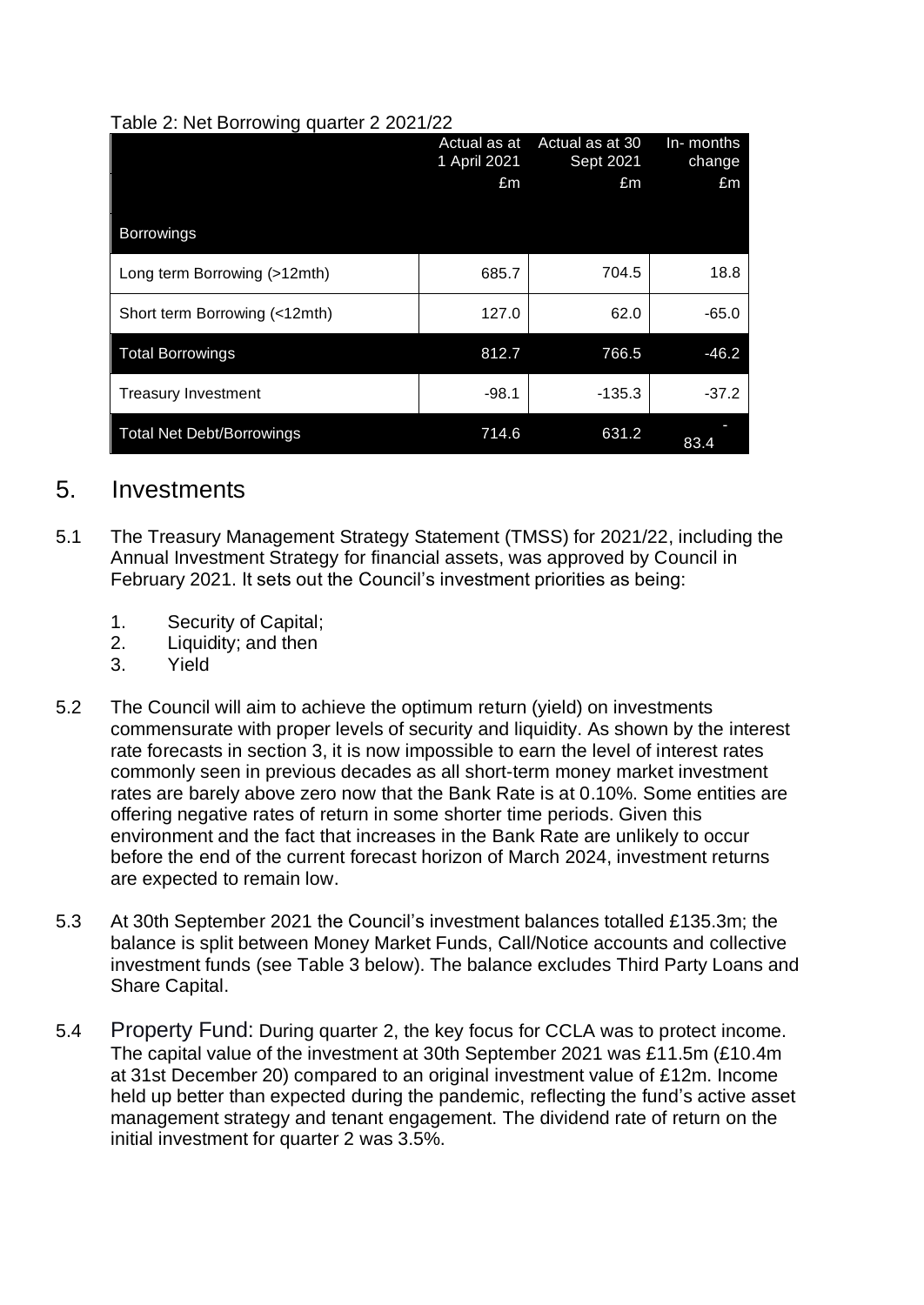- 5.5 Diversified Income Fund: During quarter 2, the Council invested a further £350k in this fund, taking the total initial investment to £2.45m. At the end of quarter 2, the capital value of the investment was £2.51m. The dividend rate of return on the initial investment for quarter 2 (prior to the further investment) was 3.2%.
- 5.6 Multi-Class Credit Fund: At the end of quarter 2, the valuation of the CCC share of the fund stood at £15.0m. The Council originally invested £14.5m in September 2020, an increase in valuation of £496k. The Council receives dividend payment annually in December; the dividend rate of return on the initial investment for quarter 1 was 2.3%.
- 5.7 Infrastructure Income Fund: At the end of quarter 2, the valuation of the CCC share of the fund stood at £8.1m. The Council originally invested £8m in May 2021, an increase in valuation of £128k. The Council has received two dividend payments totalling £152k during 2021/22; the dividend rate of return on the initial investment was 3.77% in quarter 2.
- 5.8 The average level of investment in quarter 2 (excluding third party loans and equity) was £283.1m, which carried a weighted average rate of 1.54%. The level of investment funds varies dependent on the timing of precept receipts, grants, and the progress of the capital programme; at the end of quarter 2 investments (excluding third party loans and equity) totalled £135.3m. Figure 1 below shows the investment by counterparty as at 30th September 2021.

Figure 1: CCC Investments allocation by Counterparty

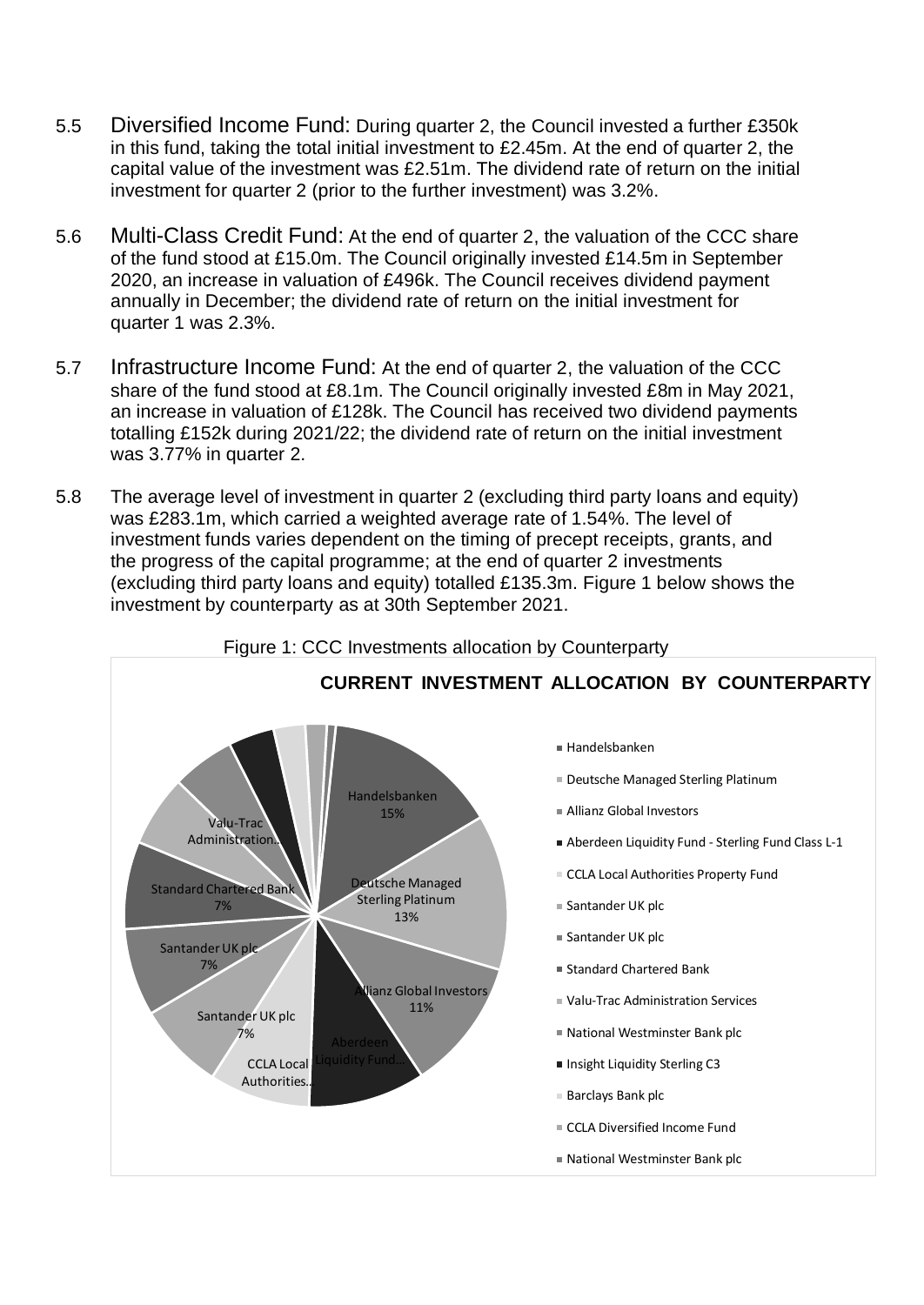5.9 Table 3 below summarises the maturity profile of the Council's investment portfolio at the end of quarter 2 2021/22 (excluding third party loans):

|                                   |                                     | <b>Maturity Period</b> |        |        |         |       |       |  |
|-----------------------------------|-------------------------------------|------------------------|--------|--------|---------|-------|-------|--|
|                                   |                                     | 0d                     | $0-3m$ | $3-6m$ | $-5yrs$ | Total |       |  |
| Product                           | Access Type                         | £m                     | £m     | £m     | £m      | £m    | %     |  |
|                                   |                                     |                        |        |        |         |       |       |  |
| <b>Money Market Funds</b>         | Same-Day                            | 36.4                   |        |        |         | 36.4  | 26.9  |  |
| <b>Bank Call Account</b>          | <b>Instant Access</b>               | 40.8                   |        |        |         | 40.8  | 30.1  |  |
| Notice Account                    | 35 Day Notice                       |                        |        | 21.0   |         | 21.0  | 15.5  |  |
| Pooled Property Fund              | Redemption<br><b>Period Applies</b> |                        |        |        | 11.5    | 11.5  | 8.5   |  |
| Pooled Diversified Income<br>Fund | Redemption - two<br>days            |                        |        |        | 2.5     | 2.5   | 1.8   |  |
| Pooled Multi-class credit<br>Fund | Redemption<br>Period Applies        |                        |        |        | 15.1    | 15.1  | 11.1  |  |
| Income Fund (Energy)              | Redemption<br><b>Period Applies</b> |                        |        |        | 8.1     | 8.1   | 6.0   |  |
|                                   | Total                               | 77.1                   | 0.00   | 21.0   | 37.2    | 135.3 | 100.0 |  |
|                                   | %                                   | 57.0                   | 0.00   | 15.5   | 27.5    | 100.0 |       |  |

Table 3: Investment maturity profile at end of quarter 2 2021/22

5.10 Set out below are details of the amounts outstanding on loans and share capital investments classed as capital expenditure advanced to third party organisations at the end of quarter 2:

Table 4: Loans/Equity holdings in This Land companies end of quarter 2 2021/22

| Loan Summary                           | Amount<br>Outstanding<br>$(\text{Em})$ | <b>Repayment Year</b>        |
|----------------------------------------|----------------------------------------|------------------------------|
| Land, Construction & Development loans | 113.851                                | 2026/27, 2027/28 and 2028/29 |
| Equity holding                         | 5.851                                  | N/A                          |
| Total Loans/Equity in This Land Ltd    | 119.702                                |                              |

## Table 5: Loans/Equity holdings in Pathfinder Legal Services end of quarter 2

| 2021/22                                         |                                     |                                        |                       |
|-------------------------------------------------|-------------------------------------|----------------------------------------|-----------------------|
| <b>Loan Summary</b>                             | Original<br>Amount<br>$(\text{Em})$ | Amount<br>Outstanding<br>$(\text{Em})$ | <b>Repayment Year</b> |
| Cashflow loan                                   | 0.325                               | 0.325                                  | 2029/30               |
| Equity holding                                  | 0.475                               | 0.475                                  |                       |
| Total Loans/Equity in Pathfinder Legal Services | 0.800                               | 0.800                                  |                       |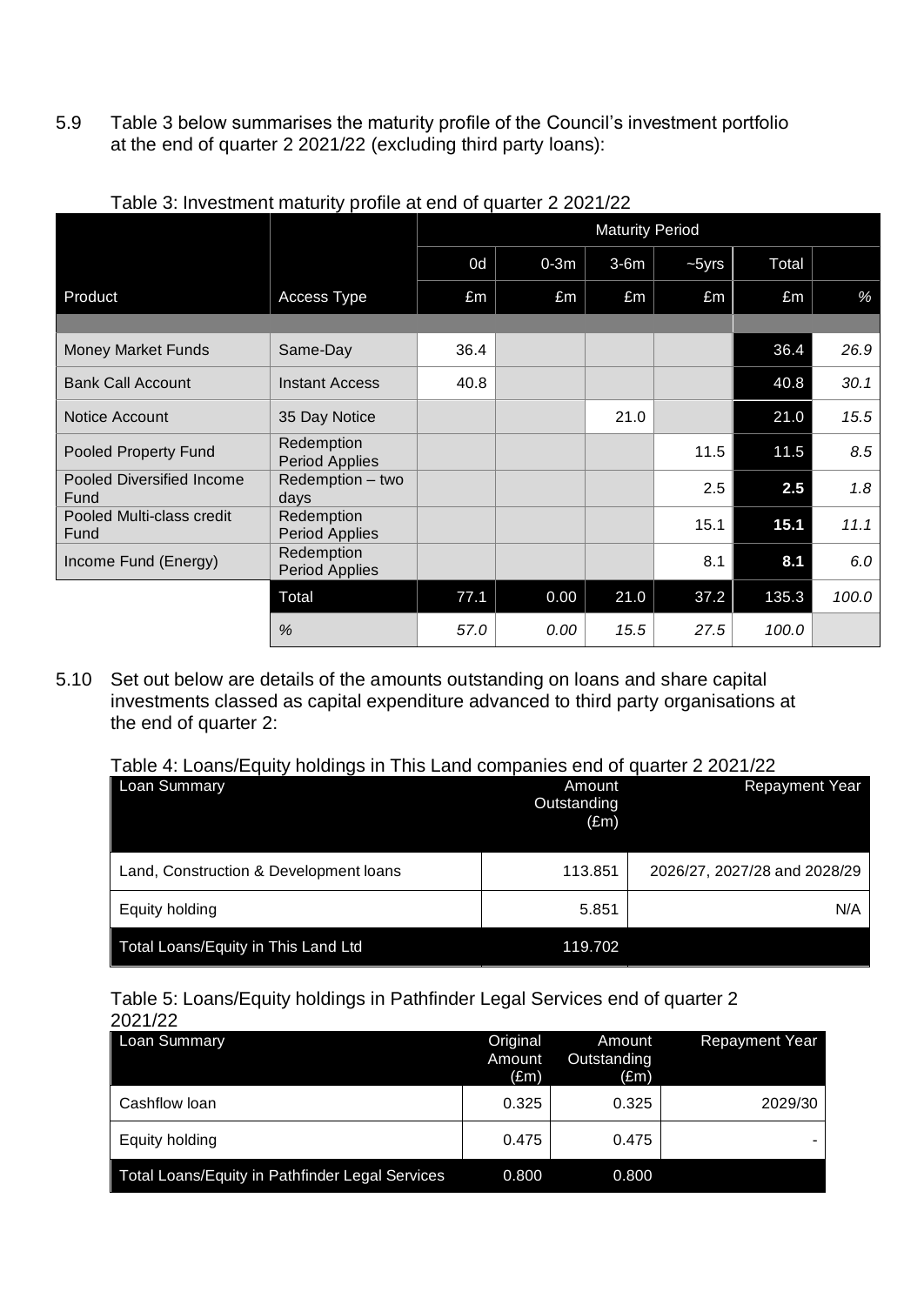| <b>Loan Counterparty</b>                                             | Original<br>Amount<br>$(\text{Em})$ | Amount<br>Outstanding<br>(£m) | <b>Repayment Year</b> |
|----------------------------------------------------------------------|-------------------------------------|-------------------------------|-----------------------|
| Arthur Rank Hospice Charity                                          | 4.000                               | 3.360                         | 2042/43               |
| Estover Playing Field 2015 CIC (Guaranteed<br>by March Town Council) | 0.350                               | 0.192                         | 2024/25               |
| <b>Wisbech Town Council</b>                                          | 0.150                               | 0.150                         | 2043/44               |
| <b>VIVA Arts &amp; Community Group</b>                               | 0.300                               | 0.286                         | 2043/44               |
| <b>Total Third Party Loans</b>                                       | 4.800                               | 3.988                         |                       |

#### Table 6: Third Party Loans Principal Outstanding end of quarter 2 2021/22

#### 5.11 Investment returns compared to benchmark are shown in Table 7 below.

| $\sim$ $\sim$ $\sim$ $\sim$ $\sim$ $\sim$ $\sim$ $\sim$ |                  |                            |                            |  |  |
|---------------------------------------------------------|------------------|----------------------------|----------------------------|--|--|
|                                                         | <b>Benchmark</b> | <b>Benchmark</b><br>Return | <b>Council Performance</b> |  |  |
| Quarter 1                                               | 3m LIBID         | $-0.04%$                   | 0.08%                      |  |  |
| Quarter 2                                               | 3m LIBID         | $-0.05%$                   | 0.07%                      |  |  |
| Year To Date                                            | 3m LIBID         | $-0.05%$                   | 0.07%                      |  |  |

#### Table 7: Average Benchmark Performance – quarter 2 2021/22

- 5.12 Leaving market conditions aside, the Council's return on investments is influenced by a number of factors, the largest contributors being the duration of investments and the credit quality of the institution or instrument:
	- Credit risk is the consideration of the likelihood of default and is controlled through the creditworthiness policy approved by Council.
	- The duration of an investment introduces liquidity risk; the risk that funds cannot be accessed when required.
	- Interest rate risk, arising from fluctuating market interest rates.

These factors and associated risks are actively managed by the Council's Finance team.

## 6. Borrowing

- 6.1 The Council can raise cash through borrowing in order to fund expenditure on its capital programme for the benefit of Cambridgeshire. The amount of new borrowing needed each year is determined by capital expenditure plans and projections of the Capital Financing Requirement, underlying borrowing requirement, forecast cashbacked reserves and both current and forecast economic conditions.
- 6.2 The Council will continue to utilise short to medium-term borrowing from other local authorities and authorised brokers, as well as PWLB whilst rates remain low. The Council intends to keep a proportion of the borrowing portfolio short-dated; but is also focused on extending the average duration of loans in the portfolio, whilst there are opportunities to fix loans for extended maturities at historically low levels.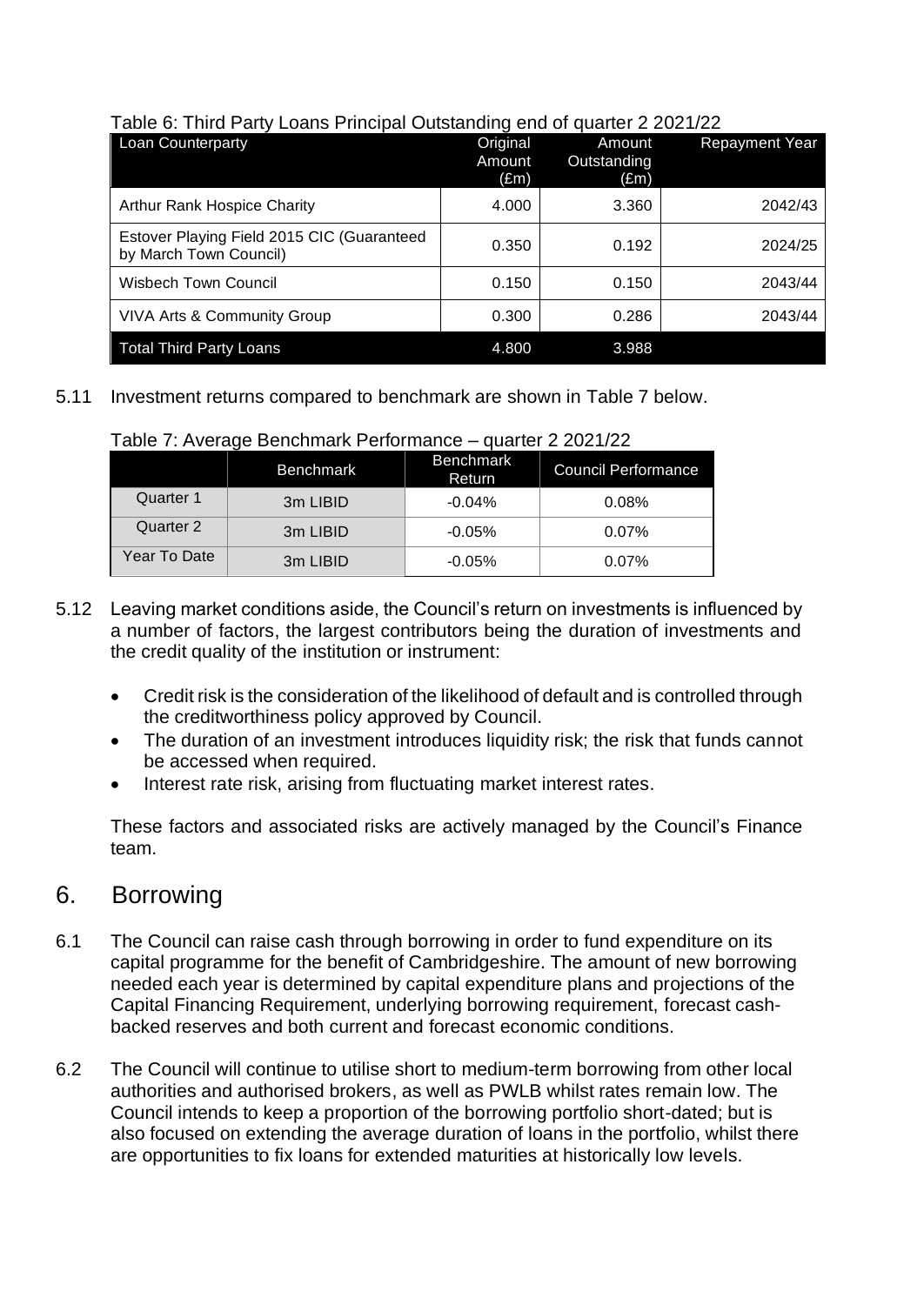- 6.3 In quarter 2, the Council repaid on maturity a total of £56.2m, of which £40m was short-term loans from other local authorities and £16.2m was longer-term loans from other authorities / PWLB. Loans raised during quarter 2 amounted to £26.0m, of which £10.0m was short-term borrowing maturing within 1 year and £16.0m was PWLB loans.
- 6.4 At the end of quarter 2, the Council held £766.5m of borrowing of which £62m was short-term borrowing that matures in less than 1 year from date of issue. The Council continues to be able to re-finance loans as required, generally at this time at a lower interest rate than the maturity loan. As opportunities arise, we are seeking longer loan terms, rather than less than 1 year, in view of the current conditions.
- 6.5 Table 8 below sets out the maturity profile of the Council's borrowing portfolio at the end of quarter 2; £458.9m.1m is held with the PWLB, £247.0m from other local authorities, £45.0m in market loans and £15.5m is a single market Lender Option Borrower Option (LOBO) loan. Of the £766.5m of borrowing, £201.4m (including both short-term and longer-term loans) will mature in less than 1 year, therefore potentially requiring refinancing.

| <b>Term remaining</b> | Borrowing    |       |
|-----------------------|--------------|-------|
|                       | £m           | %     |
| < 1 Year              | £201,365,333 | 26.27 |
| $1 - 2$ years         | £58,688,333  | 7.66  |
| $2 - 5$ years         | £76,246,000  | 9.95  |
| 5 - 10 years          | £84,661,667  | 11.05 |
| 10 - 20 years         | £124,323,333 | 16.22 |
| 20 - 30 years         | £38,666,667  | 5.04  |
| 30 - 40 years         | £51,000,000  | 6.65  |
| 40 - 50 years         | £81,000,000  | 10.57 |
| > 50 years            | £50,500,000  | 6.59  |
| Total                 | £766,451,333 | 100.0 |

Table 8: Loan Maturity Profile (Closing) – quarter 2 2021/22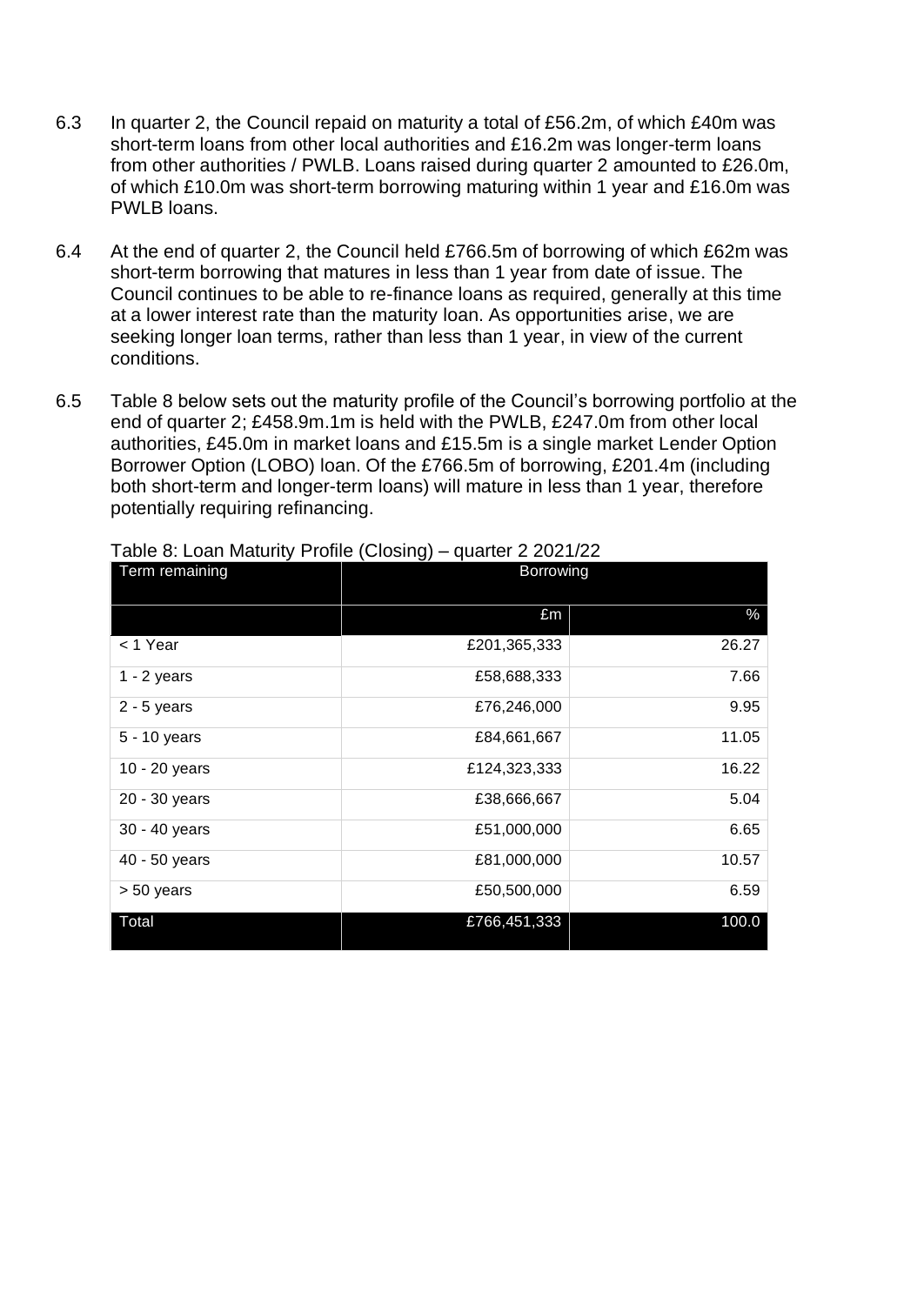

Figure 2: Loan Maturities by Type (Closing) – quarter 2 2021/22

- 6.6 The market LOBO loan is included in Table 8 at final maturity rather than next potential call date. In the current low interest rate environment, the likelihood of the lender exercising their option to increase the interest rate on this loan - and so triggering the Council's option to repayment at par - is considered to be low.
- 6.7 The Council is in an internally borrowed cash position and balances will need to be replenished at some point in the future (subject to expenditure demands). This strategy is prudent while investment returns are lower than the cost of servicing debt and also serves to mitigate counterparty risk. The Council therefore plans to maintain this internal borrowing position but will closely monitor those reserves, balances and cashflows supporting this approach.
- 6.8 No borrowing rescheduling was undertaken during quarter 2. Rescheduling opportunities are limited in the current economic climate. For PWLB loans, due to the spread between the carrying rate of existing borrowing and early redemption rates, substantial exit (premium) costs would be incurred. For market borrowing, the lender uses the certainty of the loans cashflow profile to hedge against forecast interest rate movements and so would pass the cost of unwinding these instruments onto the Council as an exit (premium) cost. Officers continue to monitor the position regularly.

# 7. Compliance with Treasury and Prudential Limits

- 7.1 The Council's treasury and prudential indicators are shown in Appendix 2.
- 7.2 It is a statutory duty for the Council to determine and keep under review the affordable borrowing limits. During the quarter ended 31st March 2021, the Council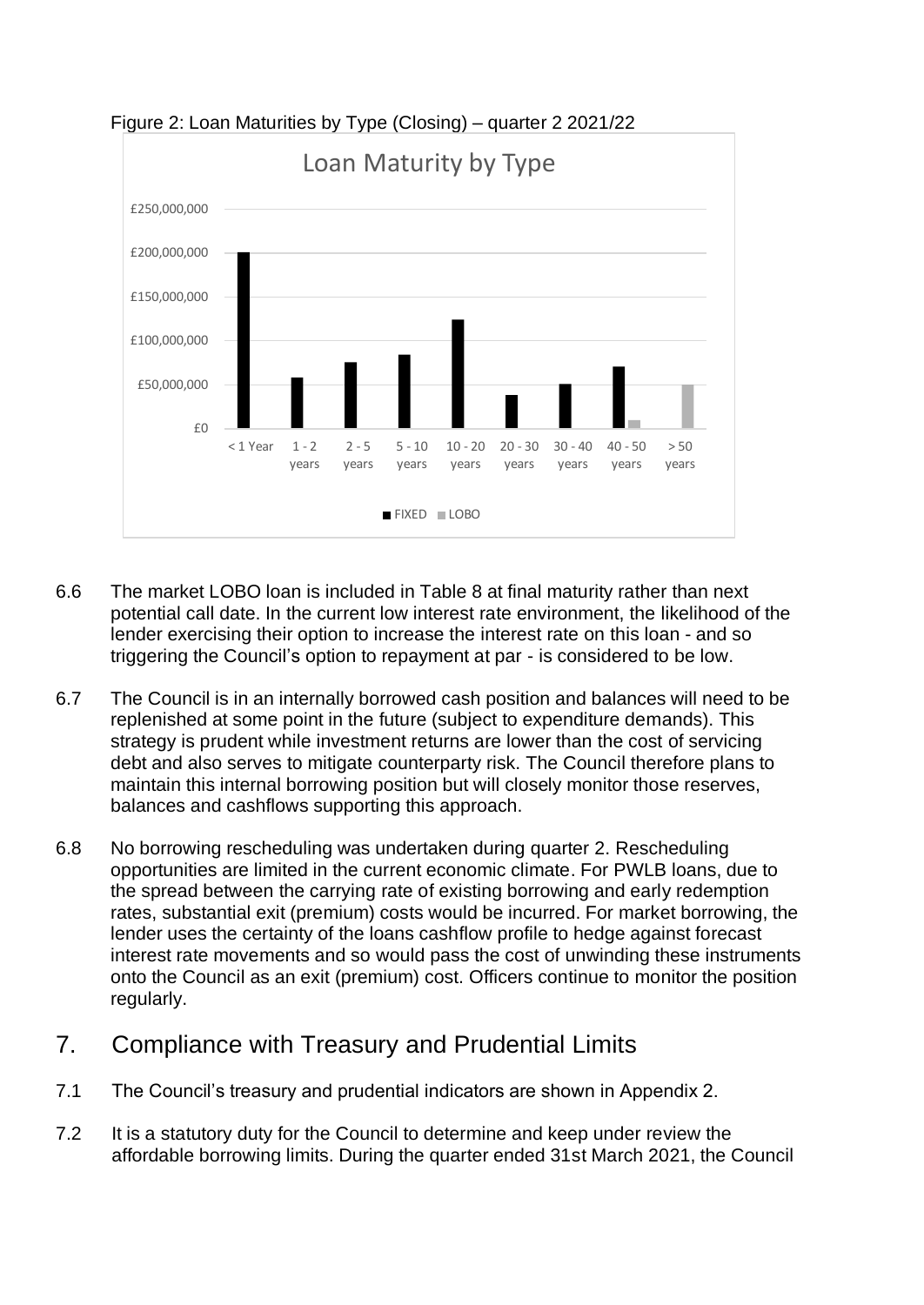has operated within the treasury and prudential indicators set out in the Council's Treasury Management Strategy Statement for 2021/22.

- 7.3 All treasury management operations have also been conducted in full compliance with the Council's Treasury Management Practices.
- 8. Alignment with Corporate Priorities
- 8.1 Communities at the heart of everything we do

There are no significant implications for this priority.

8.2 A good quality of life for everyone

There are no significant implications for this priority.

8.3 Helping our children learn, develop and live life to the full

There are no significant implications for this priority.

8.4 Cambridgeshire: a well-connected, safe, clean, green environment

There are no significant implications for this priority.

8.5 Protecting and caring for those who need us

There are no significant implications for this priority.

- 9. Significant Implications
- 9.1 Resource Implications

This report provides information on performance against the Treasury Management Strategy. Decisions on treasury management, which are driven by the capital programme and the Council's overall financial position, will impact the Debt Charges Budget and are reported through the Budget Monitoring process.

9.2 Procurement/Contractual/Council Contract Procedure Rules Implications

There are no significant implications for this category.

9.3 Statutory, Legal and Risk Implications

The Council continues to operate within the statutory requirements for borrowing and investments. Further details can be found within Appendix 2.

9.4 Equality and Diversity Implications

There are no significant implications for this category.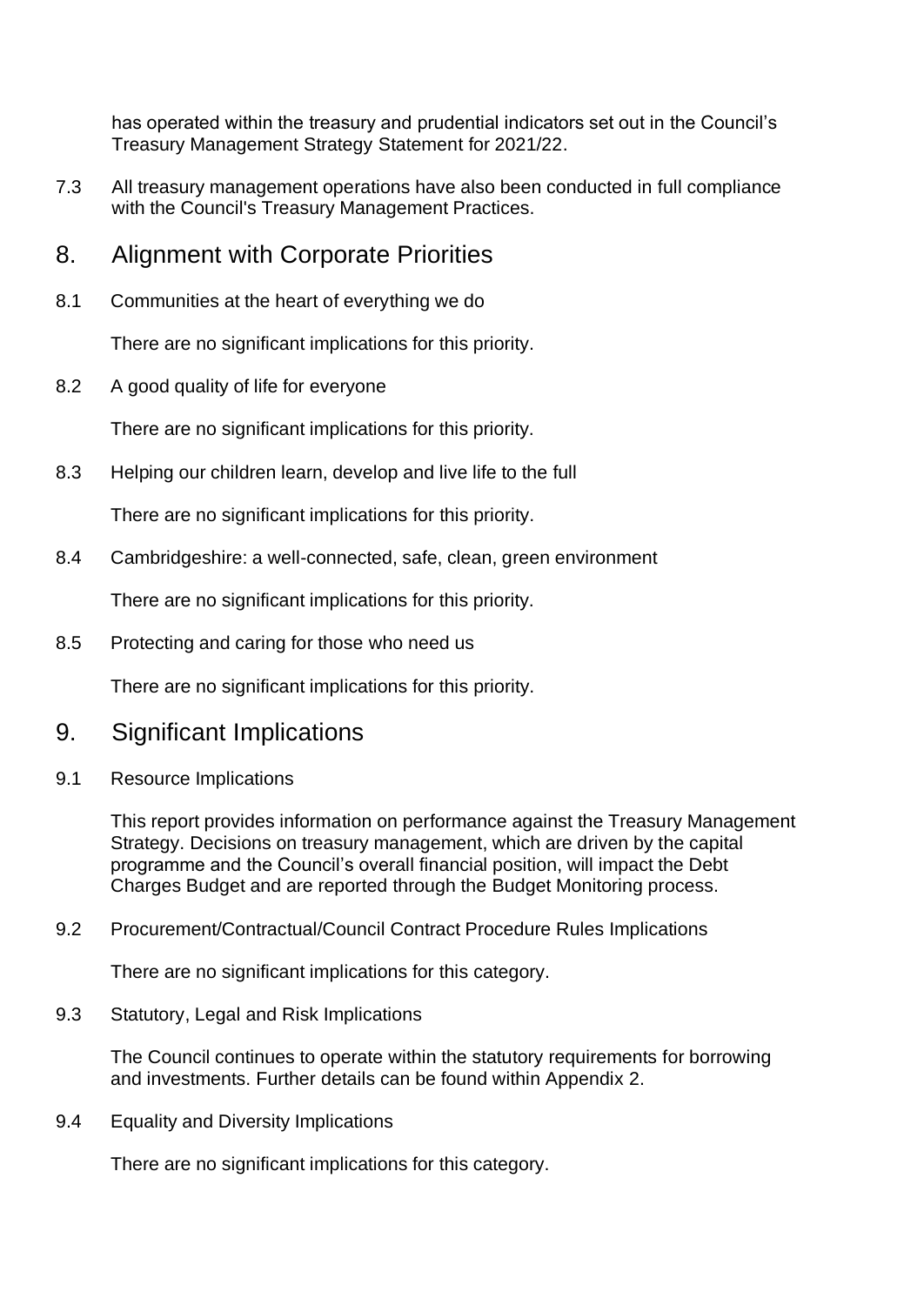9.5 Engagement and Communications Implications

There are no significant implications for this category.

9.6 Localism and Local Member Involvement

There are no significant implications for this category.

9.7 Public Health Implications

There are no significant implications for this category.

- 10. Source documents
- 10.1 None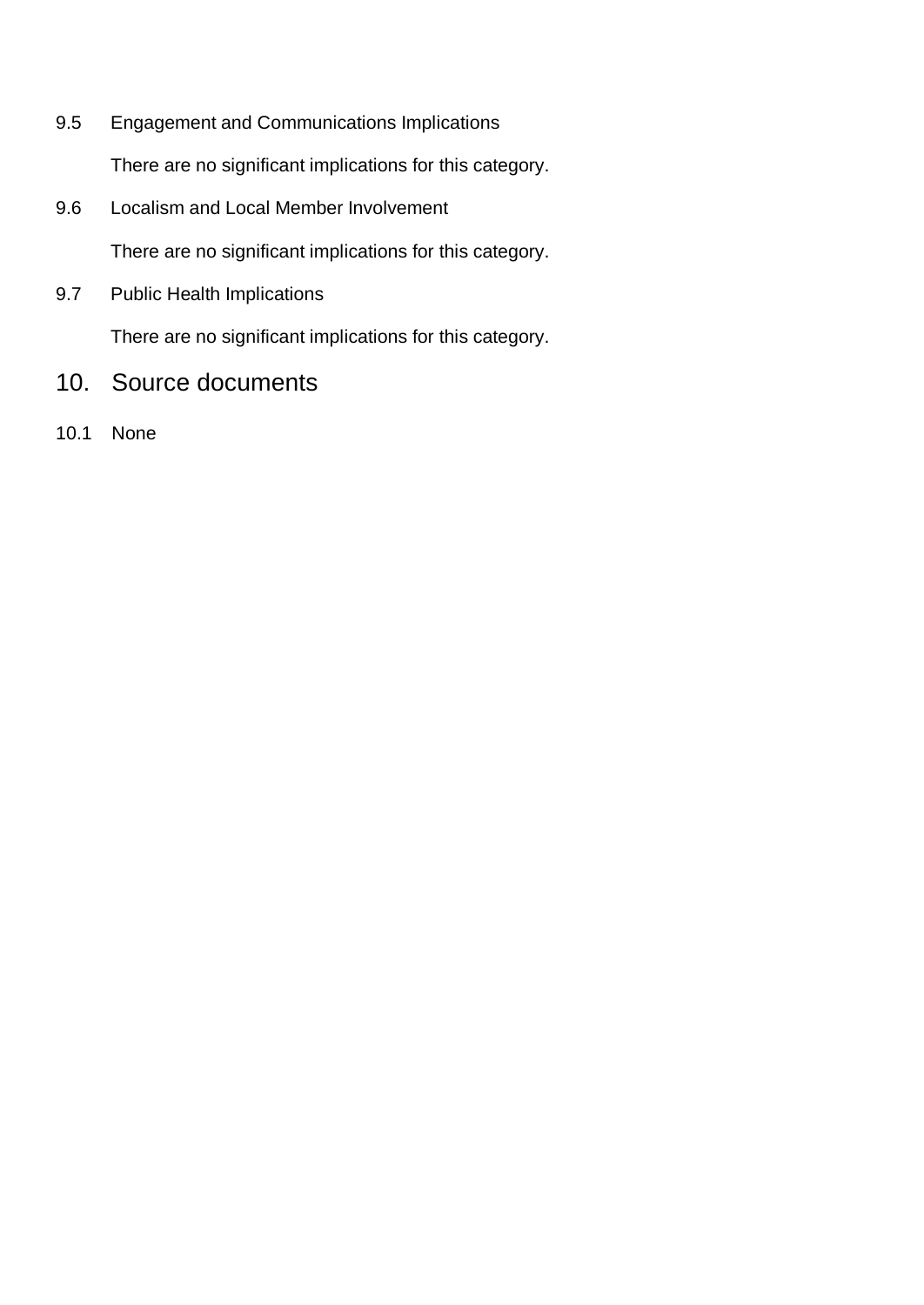# **Appendix 1: Extracted economic commentary from the Council's external Treasury Management Advisor (prepared in September 2021)**

During the quarter ended 30th September 2021 *(quarter 2 of financial year 2021/22):*

- There was only a 0.1% m/m rise in GDP in July as rising virus cases and product/labour shortages stalled the recovery.
- There were signs that activity failed to pick up momentum in August and September as shortages worsened.
- Virus restrictions were lifted in full and the ending of the furlough scheme.
- There was a sharp acceleration in CPI inflation to a nine-year high of 3.2% in August.
- and strong gains in gilt yields, while sterling weakened, and the FTSE 100 made little headway.

The economic recovery stalled in quarter 2, despite the full lifting of COVID-19 restrictions on activity. The 0.1% m/m gain in GDP in July was much weaker than the 1.0% m/m increase in June and left the economy 1.0% below its February 2020 pre-pandemic level. Services output was particularly weak, falling by 0.3% m/m. In part, this was due to a rise in consumer caution prompted by the uptick in COVID-19 cases.

Public finances data for August revealed that the government's financial position isn't as bad as the Office for Budget Responsibility predicted back in March. But any windfall looks set to be used to reduce borrowing at a faster pace, rather than provide any extra support to the economy. Indeed, the £12bn rise in annual spending on social care announced in September is set to be fully funded by the new health and social care levy.

We now expect the economy to return to its pre-virus level by January, which is a few months later than we previously thought. For one thing, the end of summer has brought an uptick in new COVID-19 infections. Although these are yet to translate into more hospitalisations, this could be a headwind for consumer-facing services if households become more cautious. For another, the combined effect of September's petrol shortages, higher household energy bills, and the ending of the furlough scheme threaten to depress (non-fuel) consumption.

Consumer price inflation jumped from 2.0% in July to a nine-year high of 3.2% in August and is on track to reach 4.5% by the end of this year. Base effects linked to the sharp fall in prices in August 2020, mainly driven by the Eat Out to Help Out restaurant discount scheme, accounted for around 0.9 percentage points (ppt) of the 1.2 ppt rise. But there were signs that a pick-up in underlying price pressures accounted for the remaining 0.3 ppt, which was driven by inflation in hotels, new and second-hand cars and food. The jump in inflation in August came alongside further signs that cost pressures are still building earlier in the price pipeline. The prices balances of the IHS Markit/CIPS composite PMI rose sharply, suggesting that shortages are increasingly feeding through to higher prices. Meanwhile, manufacturing input producer price inflation (PPI) picked up from 10.4% in July to 11.0% in August and output PPI rose from 5.2% to 6.0%.